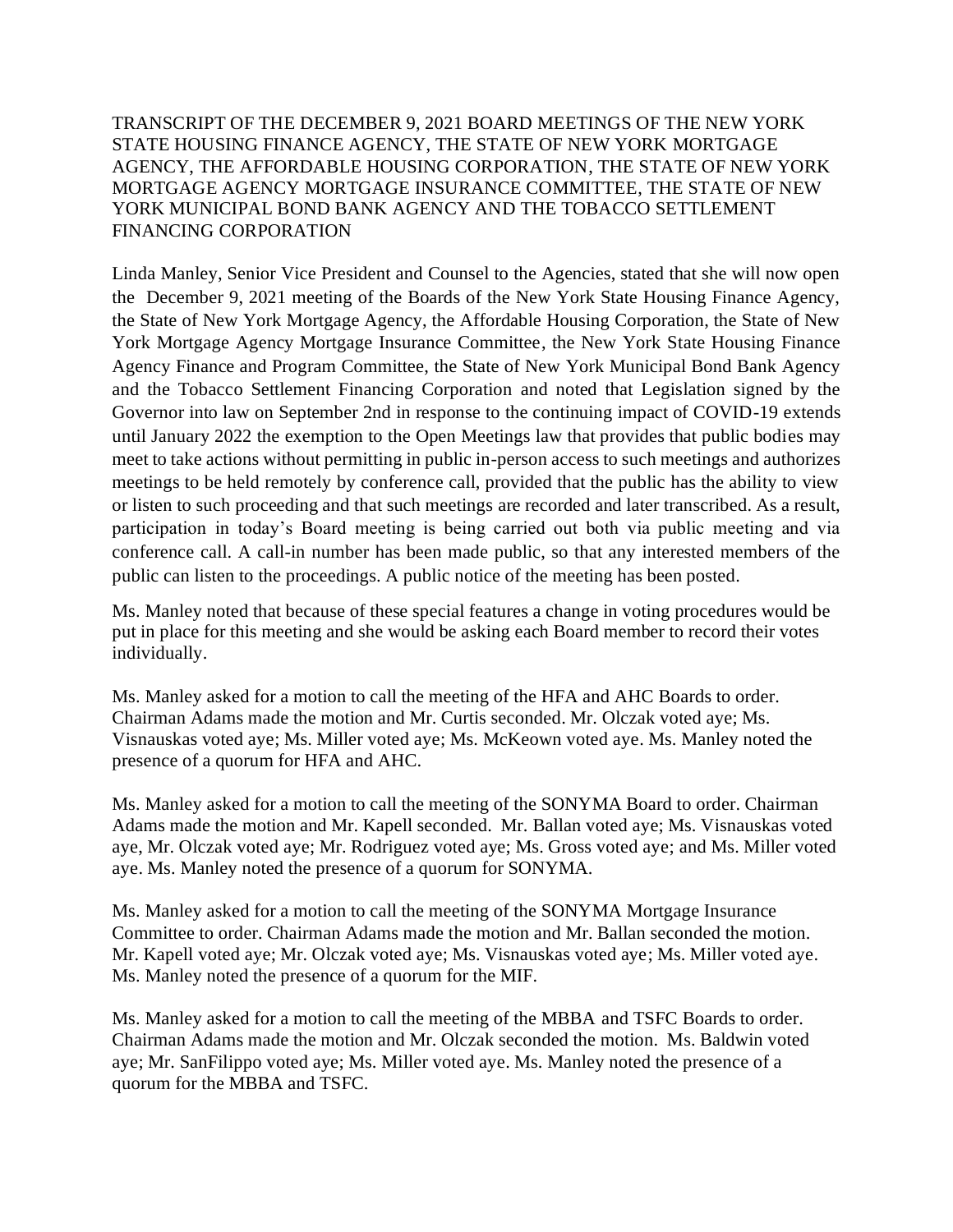Chairman Adams then stated that Ms. Visnauskas would make her monthly President's report.

Ms. Visnauskas thanked everyone for participating by telephone at this Board meeting. She started off her report by noting that the 641 Lexington agencies are in the throes of our December closing season which involves multiple divisions across the agencies. She paid particular notice to the multi-family team, the legal team and the debt issuance unit for all the great work. Ms. Visnauskas added that during this month, as part of today's agenda, we have a number of administrative items for the board and the committees to consider, including new financing and mortgage insurance for 235 units of affordable housing in Rockland, Onondaga and New York County.

She added that the combined bond issuances for SONYMA and HFA totaled approximately \$2 billion, which is consistent with prior years' issuances, and constitutes a sizable contribution to creating and preserving affordable housing in New York State.

Ms. Visnauskas followed up by summarizing developments on the Federal housing assistance fund, where the Agencies had the privilege of having Governor Hochul announce that New York state was the 1st state in the country to get approval from the Department of Treasury to launch our fund. The program is funded in an amount of \$539 Million, and it seeks to assist eligible homeowners to reverse mortgage delinquency, default, foreclosure and housing displacement. She added that the Agencies have launched the website for the program, as well as a marketing campaign in various languages to help educate homeowners about the program and ensure that all New Yorkers, especially those who are in non-English-speaking households will be ready to apply.

The program targets low- and- moderate income homeowners who are behind on their mortgage payments, behind on their property taxes, water bills, sewer bills, and will serve owners of co-op and condo units who are behind on their maintenance fees as well as manufacture home homeowners who are behind on shadow loans or retail installment contracts. Ms. Visnauskas added that, for homeowners who are currently still unemployed, they can also receive assistance for up to 6 months of future housing payments. The program will serve persons who are delinquent on their housing payments for their primary residence and is capped at \$50,000 per household. She added that the Agencies have been working with a nonprofit entity, Sustainable Neighborhoods, selected through an RFP. They did a lot of work in the 2008 foreclosure prevention and loss mitigation programs that operated in the State at that time.

Ms. Visnauskas closed by summarizing the status of the federal legislation and noted that the Agencies were busy working with Chamber on the State of the State.

Chairman Adams thanked Ms. Visnauskas for her report and noted that the Boards would proceed on the agenda with a change: the first item on the agenda taken up at the meeting would be item 9, due to Mr. Friedman needing to attend to a doctor's appointment this morning. Chairman Adams noted how good it was to have Mr. Friedman able to present before SONYMA again, after his recent accident and recovery.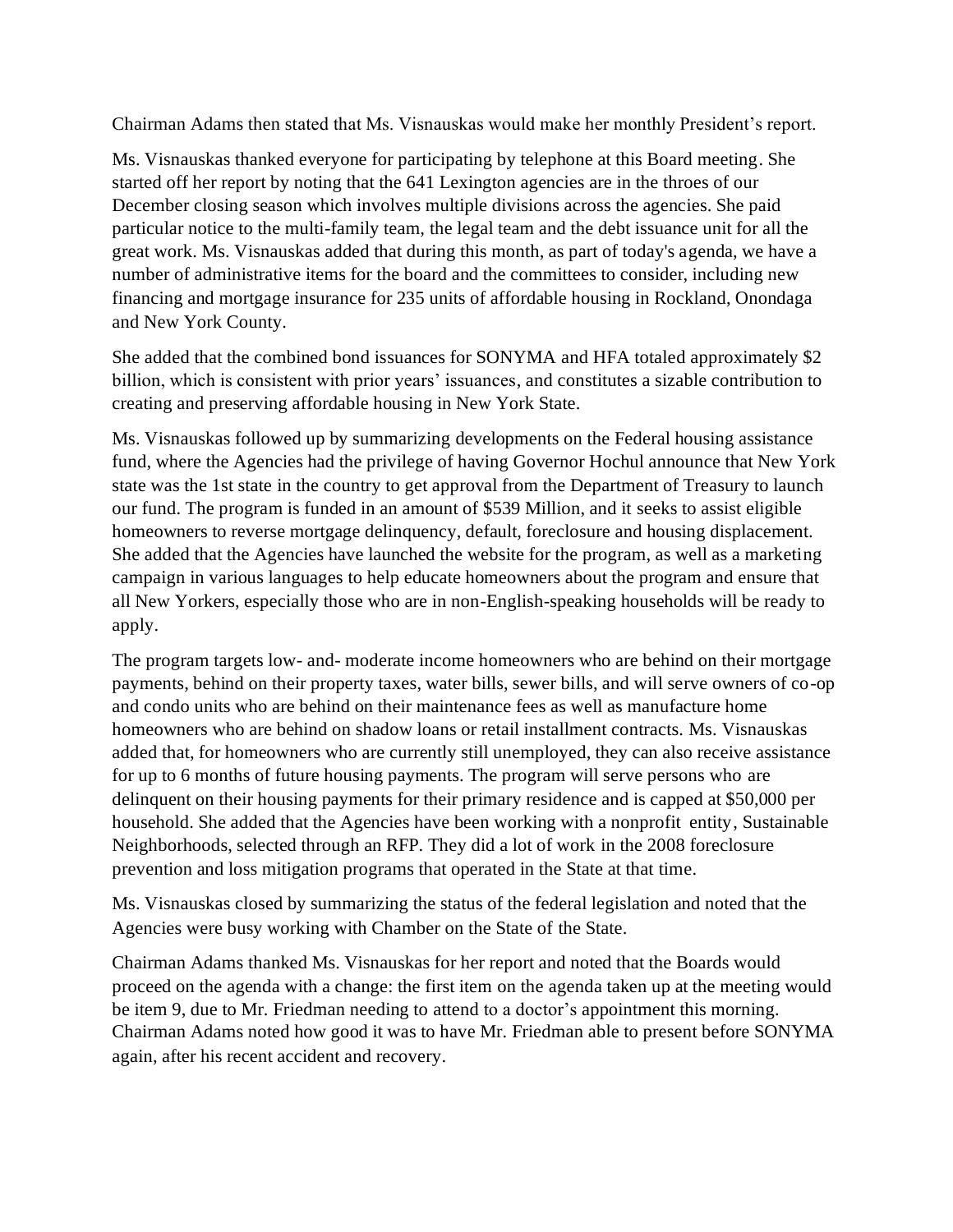# Chairman Adams noted that Item 9 was a **Resolution of the SONYMA Mortgage Insurance Committee approving 100% mortgage insurance on an increase of \$438,260 in insurance to \$3,640,532 for the LISC project known as 527 West 134th Street in New York City, New York County.**

Mr. Friedman presented the item.

Ms. Manley moved for adoption of the resolution transmitted in connection therewith. Considering the first and second motions previously entered for the SONYMA Mortgage Insurance Committee, the motions are carried, and the resolution adopted.

Chairman Adams noted that the next item was Item 10, a **Resolution of the SONYMA Mortgage Insurance Committee approving 100% mortgage insurance on a \$2,640,000 CPC permanent first mortgage loan for 28-40 Columbus Avenue, Spring Valley, Rockland County.**

Mr. Friedman presented the item.

Mr. Kapell asked Mr. Friedman to provide a little more color on the project, since things did not work out well in its original iteration. Mr. Friedman noted that a new manager had been brought in to replace the prior management company which had been incompetent at best and unethical at worst. Mr. Kapell asked if the co-op board was being reconstituted and Mr. Friedman answered in the affirmative.

Ms. Manley moved for adoption of the resolution transmitted in connection therewith. Considering the first and second motions previously entered for the SONYMA Mortgage Insurance Committee, the motions are carried, and the resolution adopted.

Chairman Adams noted that Item 11 was being deferred.

Chairman Adams proceeded to Item 12: **Resolutions of the SONYMA Mortgage Insurance Committee and of the SONYMA Board approving 100% mortgage insurance on an \$11,300,000 CPC permanent first mortgage loan for Camillus Mills II project in Camillus, Onondaga County.**

Mr. Friedman presented the item.

Mr. Kapell noted that usually the loan to value of ratios on MIF projects are very favorable but that this transaction starts to approach the 80% limitation. He also noted that under the risk analysis the loan represents 70% of the project cost, which is high compared to other projects coming to the Committee and Board. Mr. Friedman confirmed those facts and stated that his level of comfort was nevertheless high given the experienced management team and the limited subordinate financing, just the \$400,000 loan. Mr. Kapell also mentioned that, applying Board member's Gross Fair Housing metrics, the project scored high. Mr. Friedman noted that it was a High Opportunity area, with a very small non-White population.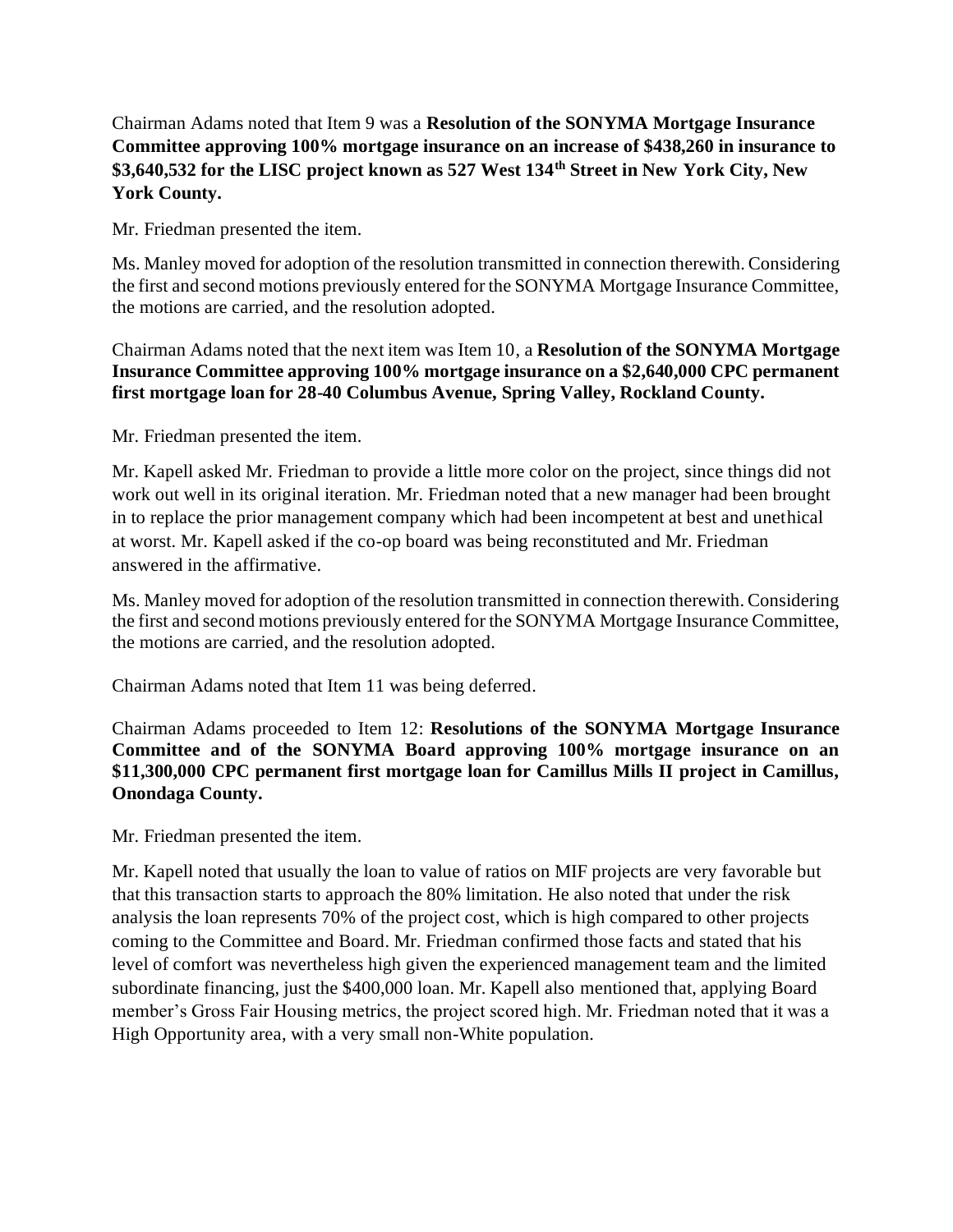Ms. Miller asked whether the project had any green features. Mr. Friedman agreed to check and noted that the information would be provided separately to Ms. Miller and any other Board members who wished to review it.

Ms. Manley moved for adoption of the resolutions transmitted in connection therewith. Considering the first and second motions previously entered for the SONYMA Mortgage Insurance Committee and the SONYMA Board, the motions are carried, and the resolutions adopted.

Chairman Adams noted that the next item was Item 13, comprised of (a) and (b):

(a) **Resolution of the SONYMA Mortgage Insurance Committee approving 100% mortgage insurance on a \$2,025,000 HFA permanent first mortgage loan for the Colonial II Apartments project in Rome, Oneida County.**

(b) **Resolutions of the HFA Finance and Program Committee and the HFA Members recommending and authorizing the financing approval of \$23,000,000 of maximum fixedrate and/or variable-rate, tax-exempt and/or taxable bonds, and an amount not to exceed \$14,315,000 in HFA subsidy funds for the Colonial II Apartments project in Rome, Oneida County.**

Mr. Friedman presented for the MIF and Russell Hubley presented for HFA.

Ms. Miller noted that there would need to be tenant relocation during construction and asked Mr. Hubley to provide details. Mr. Hubley noted that the relocation will be performed in 4 separate phases as the building is rehabilitated. During each phase, approximately 20 residents will be relocated for a period of 17 to 19 weeks. No residents are going to be displaced. They will all be allowed to return. And the relocation process is going to be coordinated by the housing authority. The housing authority has other properties in the city, which they can temporarily relocate tenants to as needed.

Ms. Gross noted that the Fair Housing score on the project was low, 19.36. Her concern was to address, on the all-rehab project, the issue of whether HFA as an agency were rehabbing lowincome housing in a segregated community at the same rate as the agency was rehabbing lowincome housing in non-segregated communities. But she added that, given the area and the current situation, this project features a major improvement in the lives of the people already living in this area.

Mr. Kapell asked about the number of units being lost as a result of the rehabilitation. Mr. Hubley noted that the units are decreasing from 99 to 74 and noted that they are not being recaptured. He stated that the units lost were very small studios, measuring 390 square feet. In response to a question about relocation given the shrinking unit count, Mr. Hubley noted that this would not impact the relocation since a number of units have been kept empty in anticipation of the rehabilitation.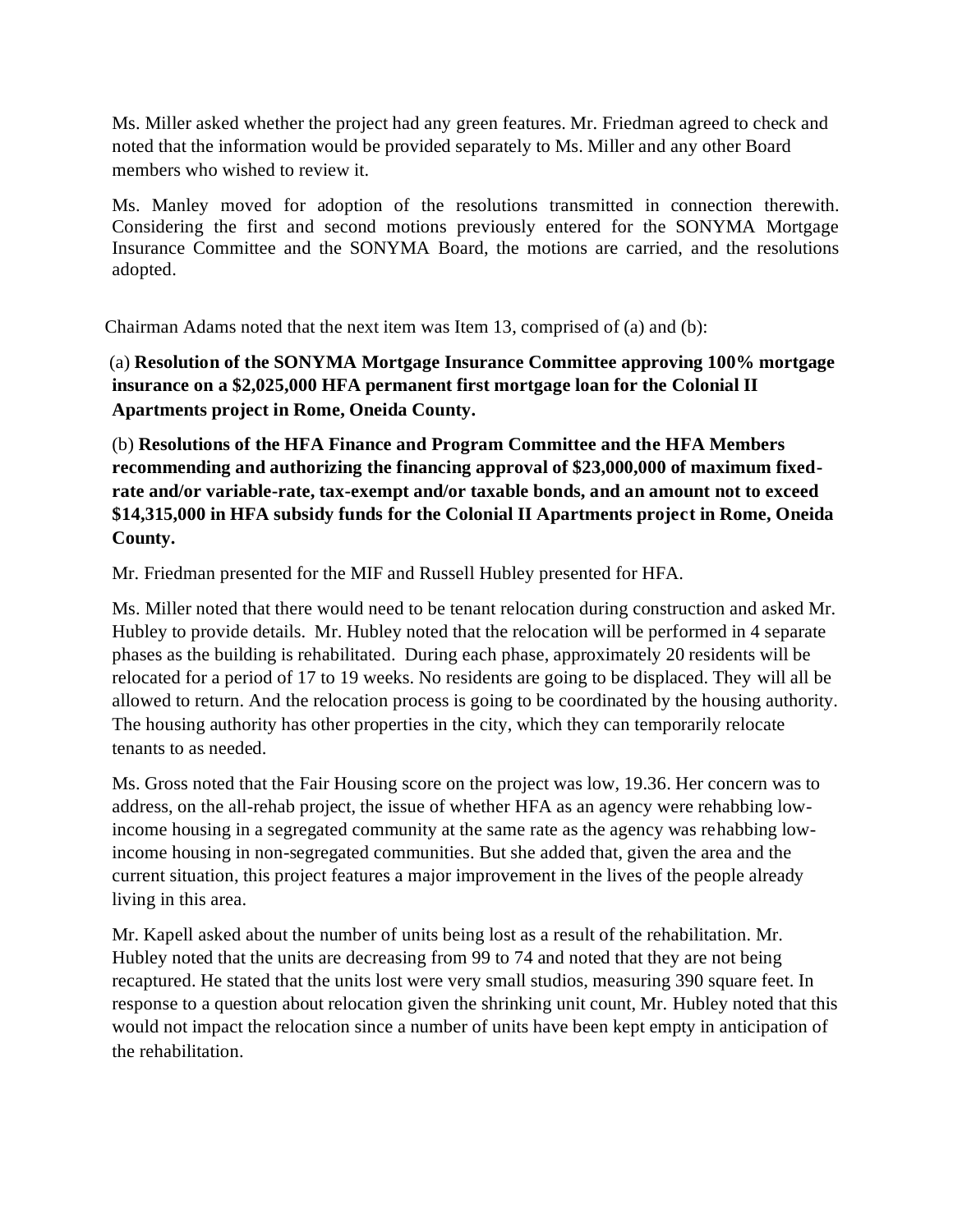Ms. Manley moved for adoption of the resolutions transmitted in connection therewith. Considering the first and second motions previously entered for the SONYMA Mortgage Insurance Committee, the motions are carried, and the resolution adopted.

Ms. Manley moved for adoption of the resolution transmitted in connection therewith. Considering the first and second motions previously entered for the HFA Finance and Program and for HFA, the motions were carried, and the resolutions adopted.

Chairman Adams noted that the next item is a Consent Item for SONYMA with no discussion unless Board members so request.

## **ITEM 14: Resolution authorizing a one-year extension to the Mortgage Insurance Fund Pool Insurance Policy for SONYMA Single Family Program.**

Ms. Manley moved for adoption of the resolutions transmitted in connection therewith. Considering the first and second motions previously entered for SONYMA, the motions are carried, and the resolution adopted.

Chairman Adams noted that the next two items on the agenda are Information items:

### **ITEM 15: Swap Reports for SONYMA and HFA Swaps, detailing performance during 2020-2021.**

## **ITEM 16: MIF Activity Reports for period from November 1, 2021 through November 30, 2021.**

Chairman Adams then stated that we would be going back to Item 1 on the agenda,

# **ITEM 1. The transcripts of the held via telephone on November 10, 2021, and of the MBBA and TSFC Board meetings held on September 9, 2021 were deemed approved, after noting a comment from Ms. Gross who asked that a statement in the transcript on fair housing be corrected.**

Chairman Adams moved to Items 2 and 3 on the agenda and asked staff if these two items, each of which involves major Agency panels for bond counsel and underwriters, could be deferred until the next meeting to provide Board members some additional time to review the materials. Staff responded that the items could be deferred.

Chairman Adams moved to **ITEMS 4 AND 5**:

**Resolutions approving the Minority and Women-Owned Business Enterprise Annual Goal Plan and the Service-Disabled Veteran-Owned Business Program Goal Plan for Fiscal Year 2022-2023**. He noted that these items were presented before the Governance Committees earlier today and would be addressed jointly as they were at the Committee level, with no discussion needed at the Board.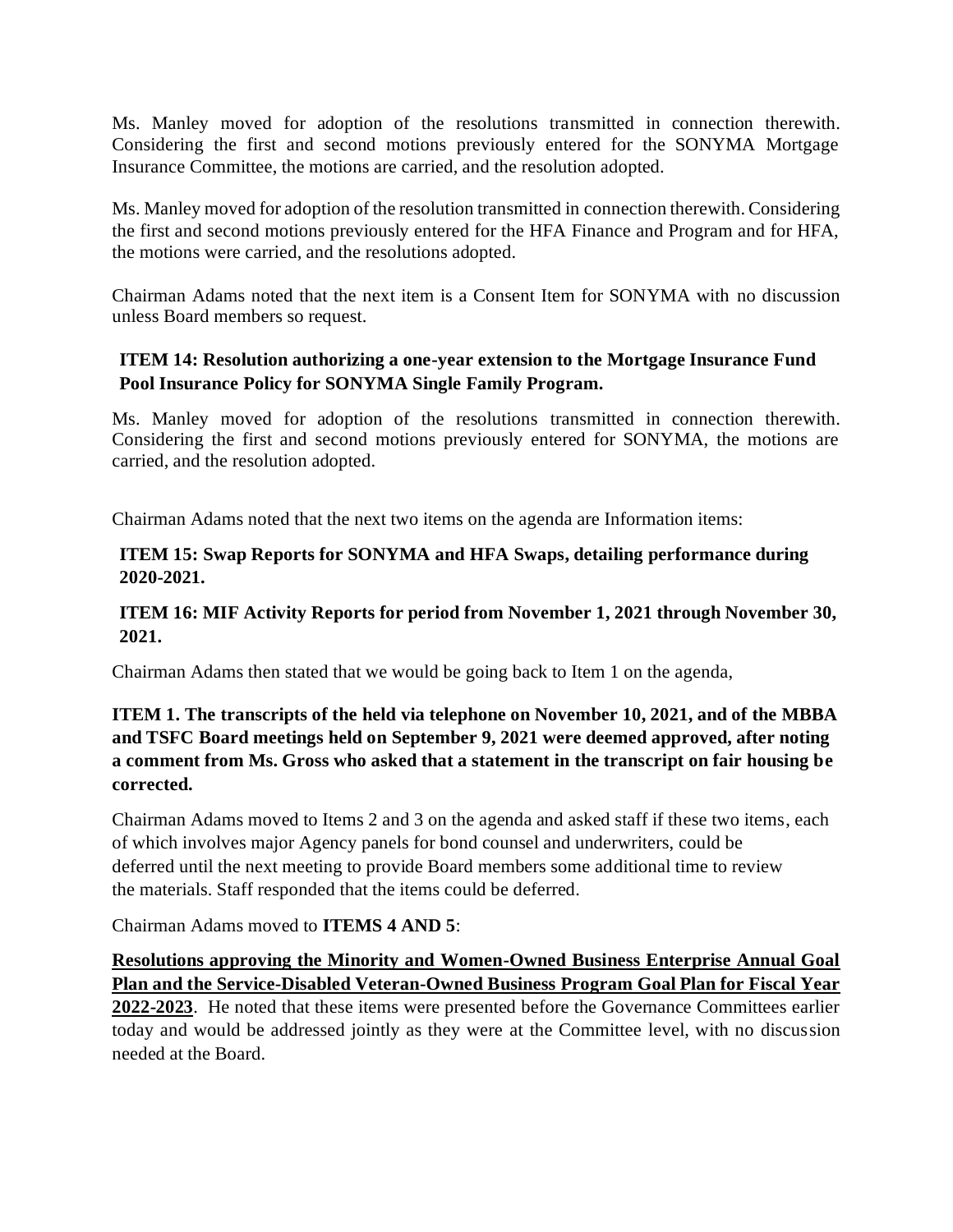Ms. Manley moved for adoption of the resolutions transmitted in connection therewith. Considering the first and second motions previously entered for each of the Agencies on both items, the motions are carried, and the resolutions adopted.

Chairman Adams noted that the next item was an HFA and SONYMA Consent Item.

### **ITEM 6**: a **resolution approving Annual and 3d and 4th Quarter Bond Sale Reports**.

Chairman Adams noted, particularly for the benefit of the newer members of the SONYMA and HFA Board that it is an important report for the Board as it lists and provides great detail on the results of the SONYMA and HFA bond sales during this period.

Ms. Manley moved for adoption of the resolutions transmitted in connection therewith. Considering the first and second motions previously entered for HFA and SONYMA, the motions are carried, and the resolutions adopted.

Chairman Adams noted that the next two items were information items:

### **ITEM 7**: **Board Self Evaluation**.

### **ITEM 8: Lobbying law memo**

**Chairman Adams noted that the final item at the meeting would be a presentation on Fair Housing, prompted by the comments at the last few board meetings from the Board on the importance of Fair Housing analysis of agency projects. In particular, he noted the impact of the analytical software which SONYMA Board member Ms. Gross has been using to analyze fair housing impacts and which has been shared with Board members for their use.** 

Ms. Hiwot and Ms. Salcedo presented for the Agencies, focusing their presentations on the various goals which HFA seeks to meet as it reviews individual projects.

Ms. Hiwot began by summarizing for the Boards the various interrelated players in the 4% and 9% tax credit transactions. The emphasis was on the level of coordination required among the many different players in the transactions. She noted that a huge component of this process involves financial feasibility and readiness of projects. She noted that developing housing, particularly family housing in low resource areas is an agency priority that, while challenging at times the, the agency remains committed to. She summarized the various scoring boosts and other extra benefits provided by the Agency to projects that meet the goals of increasing affordable housing in Agency-identified high resource areas

Ms. Hiwot summarized the various HFA objectives, focusing on (1) Supportive Housing, which seeks to provide Integrated Supportive Housing with service and rent subsidy (ESSHI or other); (2) Community Renewal and Revitalization, which funds mixed use and/or mixed-income projects that are part of a coordinated local community redevelopment/rezoning plan; includes rehabilitation of existing affordable units, adaptive re-use of underutilized buildings and new infill construction; (3) Workforce Opportunity, where the Agency looks for projects in proximity to MTA or regional multi-modal transit centers that contribute to development of mixed-use, higher density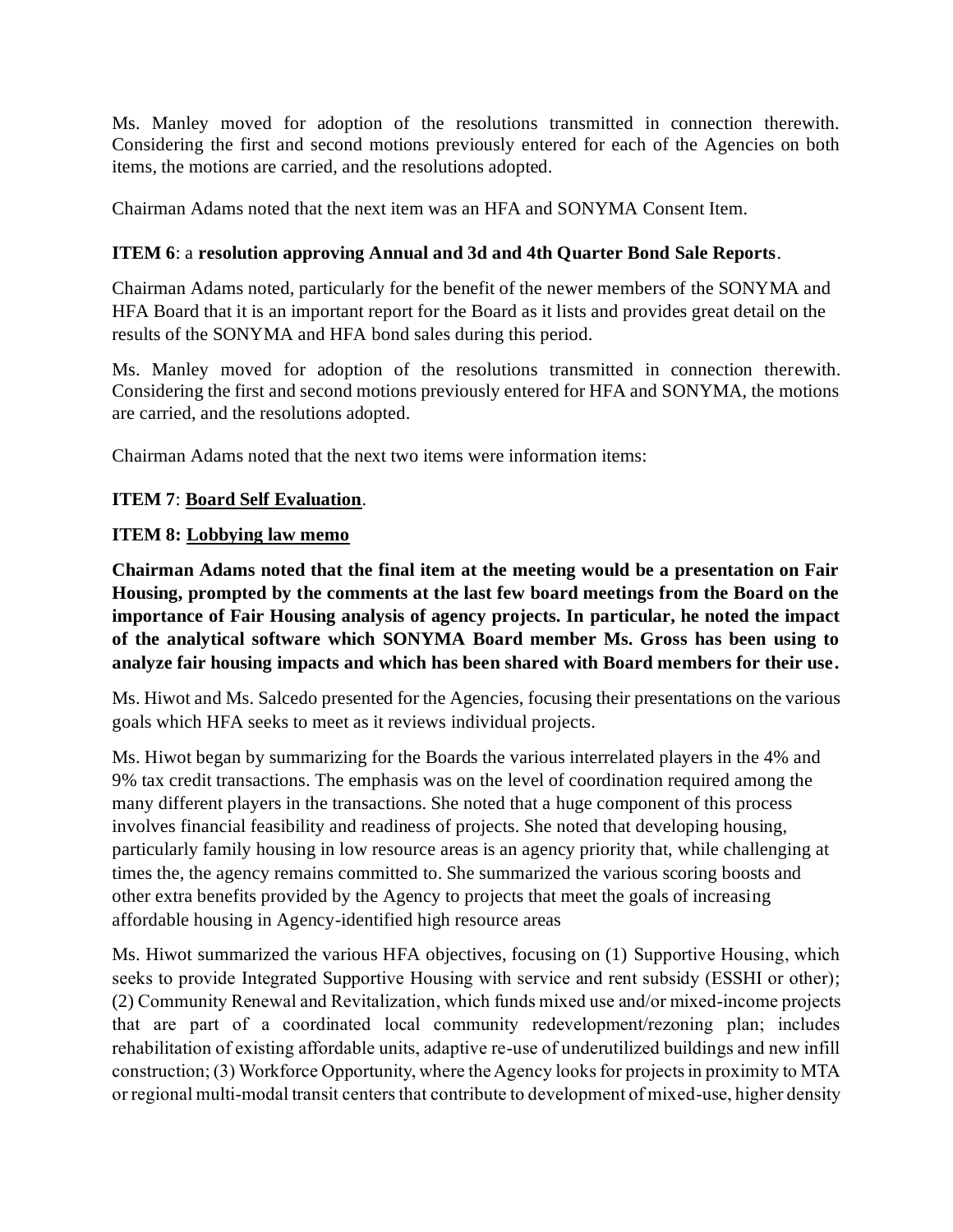neighborhoods, and (4) Economic Development Projects endorsed by Regional Economic Council Strategic Plans, or those that advance other state initiatives (Downtown Revitalization Initiative, ESPRI, Brownfield Cleanup).

She then continued to the HFA priorities, listing them as follows: (1)Public Housing: Substantial or Moderate rehabilitation and/or demolition and replacement of new Public Housing Authority units, (2) Preservation: Properties with existing regulatory agreements with HCR or another City, State, Federal or local housing agency that are at risk of de-regulation, (3) Senior Housing: Projects that allow low-income seniors to live independently in the community, and (4) Well-Resourced Areas (formerly Housing Opportunity): Multifamily developments in census tracts that are served by well-performing schools.

Ms. Salcedo noted that HCR under the Commissioner's leadership takes affirmatively furthering fair housing very seriously. She then summarized the history of the Affirmative Furthering Fair Housing legal developments. She followed by noting that aside from the incentives in the development of affordable housing described by Ms. Hiwot, we have taken a broader approach, reaching areas beyond the development of housing. She summarized Mobility programs in Westchester and Long Island, Services to help voucher families navigate moves to well-resourced areas, and the expansion of these programs to other upstate cities. She then summarized the approach taken to remove discriminatory barriers to access to HCR-funded housing. These include: individualized screening assessments with simple step-by-step worksheets for housing providers. On the topic of Credit it includes 12-months rent payment or full subsidy. No credit can be pulled; no rejections based simply on credit score; no student or medical debt can be counted; financial abuse related to intimate partner violence cannot be counted. On the topic of justice involvement, the approach is as follows: we limit the offenses that may be considered (danger to persons or property); we demand examination of time elapsed, nature of crime, age of conviction, evidence of rehabilitation, etc., and for both policies, applicants must be given 14 days to provide additional mitigating or explanatory information.

Ms. Salcedo then summarized the HCR fair housing testing processes as well as its assessment of fair housing testing.

Chairman Adams thanked staff for the presentation and asked Ms. Manley to ensure that the Power Point be shared with all Board members, even those who were not able to attend the meeting. He then asked Ms. Gross if she had any questions.

Ms. Gross stated that she had no questions at this time, as she was still waiting for staff to provide her with some information she has previously requested that hopefully identifies how HCR has developed its analysis around determining high resource areas. She noted that her organization has shared its tools with the Board and with staff so folks can see how the tool works. She added that earlier she had provided some comments to Ms. Manley on the topic and noted that she has had two follow-up meetings with staff.

She noted that on the HCR website there is a color -coded map and it has almost all of Long Island identified as a high resource area, and she would like to understand how that came to be determined in such a way. Her analysis is different: looking at a couple of the census tracts it does not appear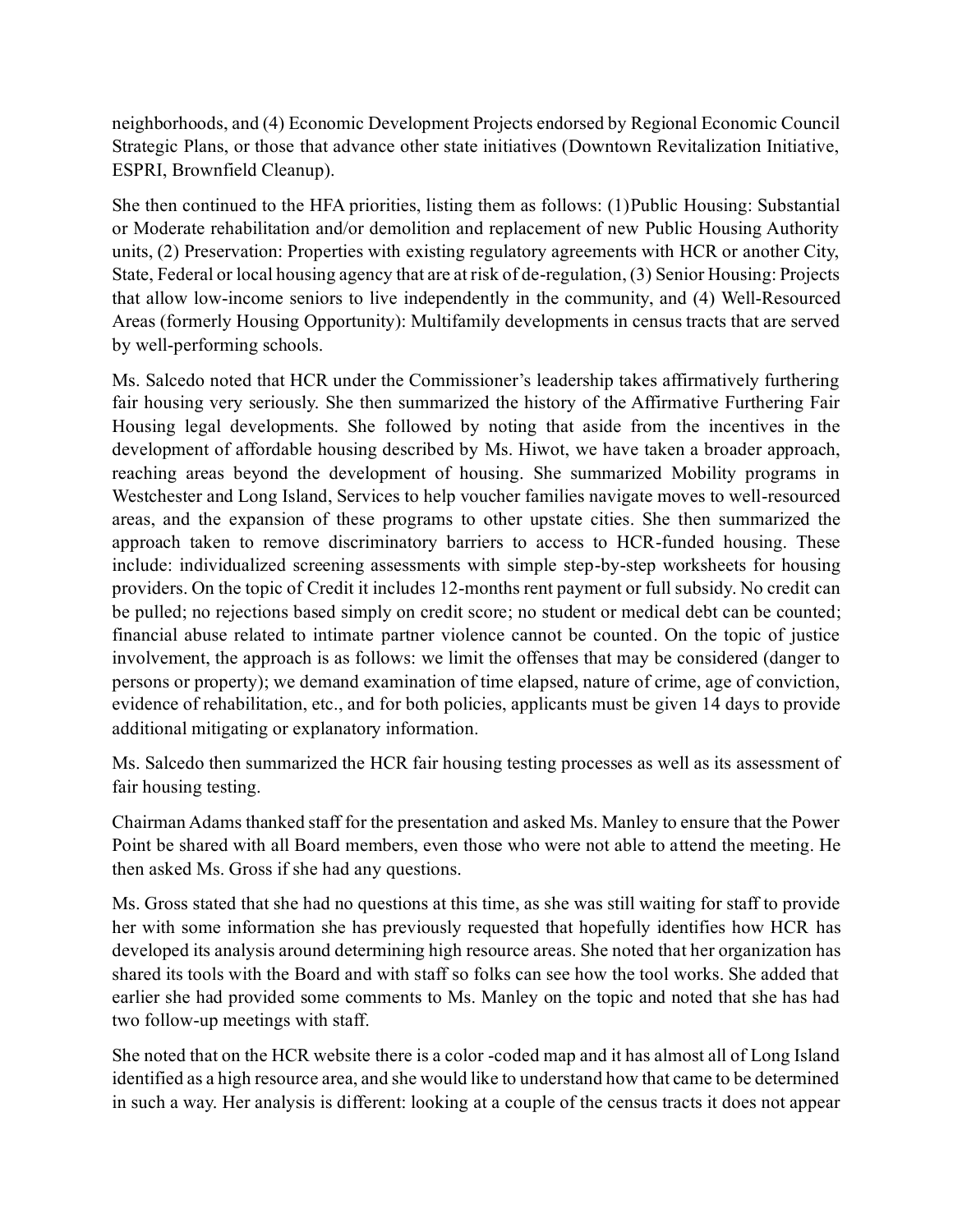as if they can be identified as high resource areas if you are looking at things like income and segregation information.

She added one more comment: going back to the presentation, she noted that extra points or credit is given for meeting certain goals, but that when it comes to fair housing the actual requirement is that you deal with racial segregation, with the placement of units that are not furthering racial segregation. The approach to provide credits for other goals, valid as it may be, means that you can have projects that further segregation and still get done because they meet other HCR goals. Ms. Gross noted that she considers that problematic.

Ms. Manley noted that staff has been busy working on materials for the Housing Plan and the State of the State, but that they would be getting back to Ms. Gross on her request promptly.

Ms. Gross added that one piece of bad news she had to report concerns the tool. It uses Enterprise 360 as a key component, and she has been informed that the tool will sunset this week. So, an alternative will have to be developed. Ms. Gross provided more detail on how the Enterprise 360 tool works.

She then closed by noting that in her view what the Board has not been getting in the presentations on projects is a clear discussion of whether the siting of the projects is furthering fair housing, and on what kind of scale. How does the ultimate result depend on the placement of the project, and if the placement is not in fact furthering fair housing, what are the mitigating factors that should be considered? If a project is going to bring in people of color to an area, what is that going to do to the dissimilarity index in that are? The federal government was responsible for segregating this housing and their lack of enforcement of fair housing is responsible for the continuation of segregation, and the goal of the state and its agencies should be to aggressively address the impediments to fair housing which of course includes decreasing segregation and not just continuing to build housing that can exacerbate the problem. The goal should also be full disclosure on the topic and transparency.

Ms. Manley noted that as the presentations by staff showed, staff has a clear goal to ensure furthering fair housing, and the board memos have perhaps not done a good enough job of laying out the information for the Board, which is something that is being addressed.

Chairman Adams thanked Ms. Gross for all her work in this very important area and for keeping this as a front burner issue for both the Board and staff.

Ms. McKeown thanked Ms. Gross for her advocacy and the State since the ways these agencies analyze projects is very impactful, but race is very important and elevating this analysis through the fair housing tool is crucial. She mentioned how at CPC this was being done also as it encourages its partners to do more in this area. She welcomed the opportunity to discuss the issue offline with Ms. Gross.

Mr. Kapell thanked Ms. Gross and noted that he would continue to use the tool as he assesses projects coming before SONYMA. He wanted to ask what's admittedly, perhaps a provocative question. People often want to congregate or live around people that are like them, whether it's with people of the same race or by religion or by cultural background or ethnicity. And so how,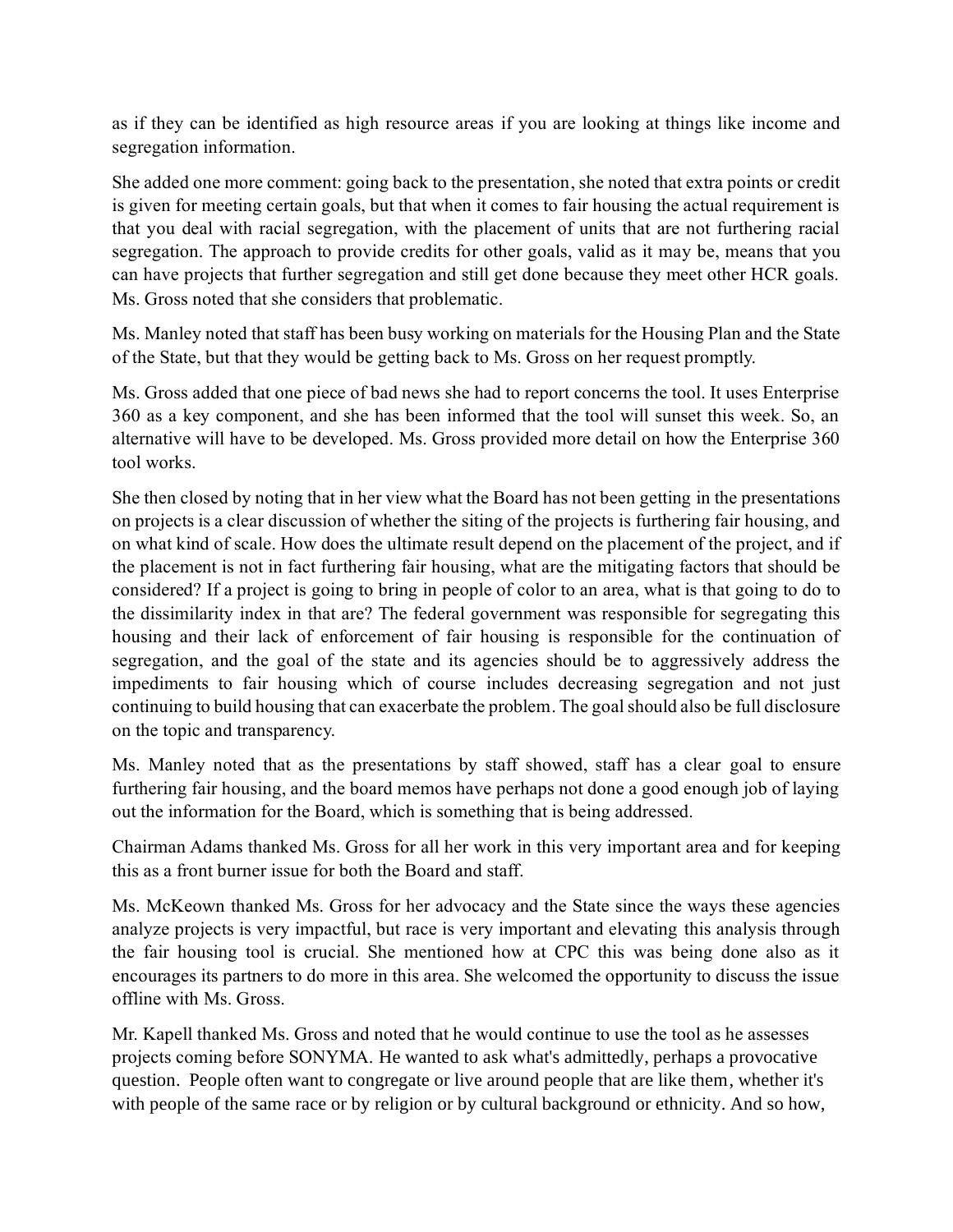how does a strictly numerical objective metric like the one the tool focuses apply in those situations?

Ms. Gross answered by noting that there has been substantial research done around the country to address this particular question, since it comes up often in discussions of segregation. The research is focused on asking people of color whether they preferred living in communities that were 100% black or communities that had different percentages. The results from these surveys are consistent across the board: around 1% percent of black respondents reply that they want to live in communities that are 100% black. The remainder respond that they prefer to live in racially mixed communities. She noted how Erase Racism paid to have a university conduct the same research and the results mirrored the prior national surveys.

She noted that clearly people should have a choice in the communities they wanted to live in. But she noted that if we were going to drive a diesel engine down the track perpetuating segregation we have to be intentional on the other end and say that we are not going to have our new housing developments end up doing what the federal government did initially. In that case it was intentional; in our case it may be by omission, by failing to provide alternative housing opportunities in non-segregated areas.

Ms. Manley noted that as set forth in the presentation the Agencies were investing in mobility counseling to work with Section 8 voucher holders encouraging them and offering them opportunities to move to high opportunity areas.

Mr. Kapell noted that in the context of his experience in Greenport, Long Island, which is a very diverse community, and is under a lot of economic pressure over the last few years, which has forced people out of the community, gentrification is a big issue. One of the reasons people end up leaving Greenport is because there simply isn't an adequate supply of decent, affordable housing and that this goes beyond race. He added that one of the things the Agencies can be proud of is that we have expanded the supply of affordable housing in areas where people are looking for ways to stay.

Ms. McKeown noted that what this discussion does is broaden the analysis: the inclination is for the state and its agencies to go into the worst neighborhoods and want to repair and restore the worst housing. But oftentimes those worse neighborhoods are concentrations of poverty and race. Now just because those are the facts does not mean we should not act. But it means we can't stop there and we have to consider other solutions, in addition to using the argument that it's a form of affordable housing. We're providing homeownership, but people want choice. The unfortunate truth is that the most stress is in racially concentrated black and brown neighborhoods, and that's where we tend to take our resources but that's not always the solution. So, with the Legacy Cities program, it's really caused us to consider this issue, because they're concentrations of brown and black poverty in these cities. It has caused us to think more broadly about providing housing in more integrated communities.

Chairman Adams thanked the Board members and staff for the terrific presentation, and particularly thanked Ms. Gross for her contributions to making further fair housing an issue that the Boards as well as staff address in a thorough and transparent manner.